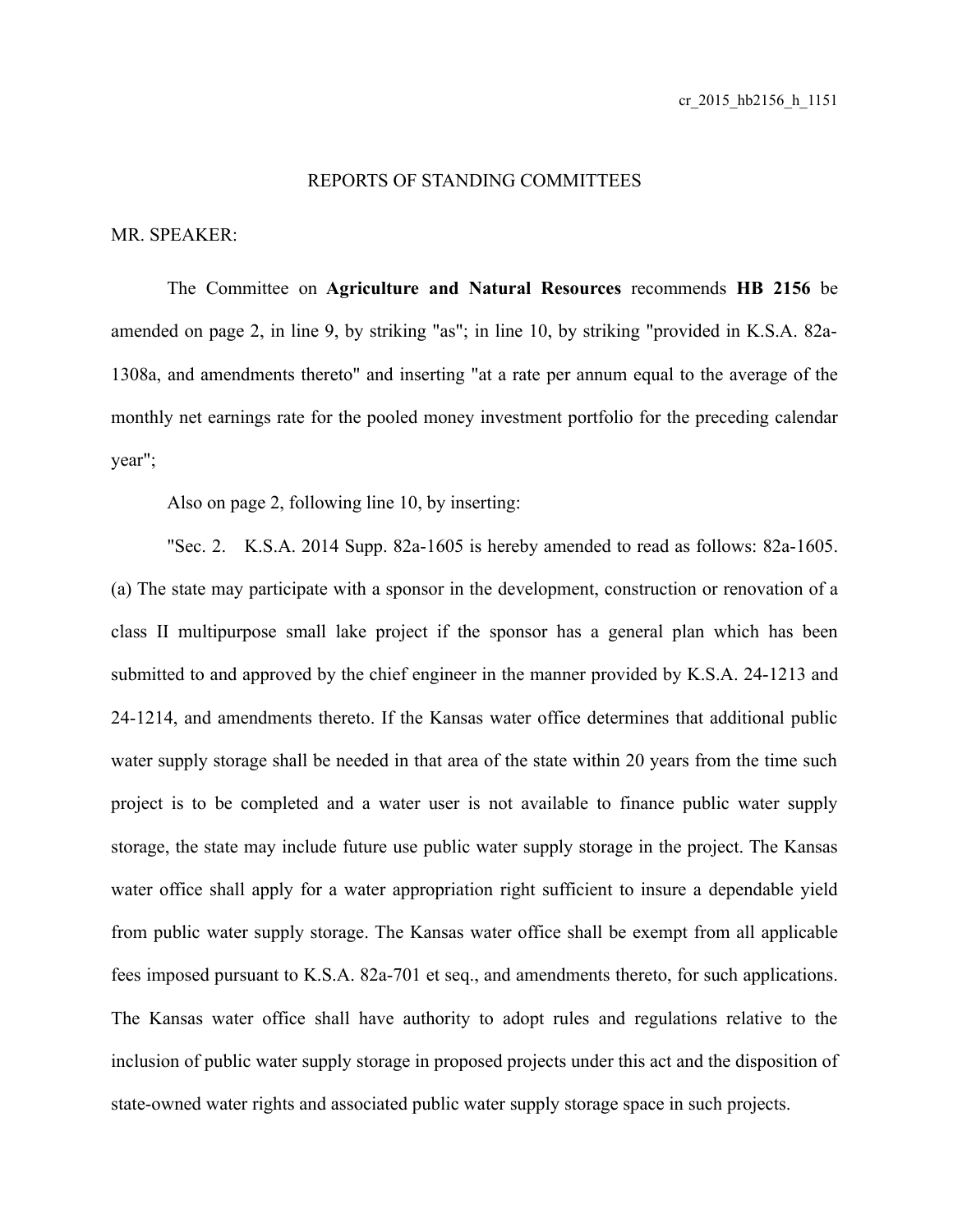2 cr\_2015\_hb2156\_h\_1151

(b) In a class II project, the state may assume initial financial obligations for public water supply storage in watersheds by entering into long-term contracts with the federal government. In order to provide security to the federal government, the state may grant assignments of water rights, either appropriation rights or water reservation rights; assignments of rights under existing or prospective water purchase contracts; assignments, mortgages or other transfers of interests in real property held by the state and devoted to the specific small lake project for which security is sought; or may provide other security that is permissible under state law and acceptable by the federal government. Instead of contracting to repay costs under long-term contracts, the state may pay all of the required costs of the public water supply storage in a lump sum.

(c) The sponsor of such class II project shall be responsible for acquiring land rights and for the costs of operation and maintenance of such project. The state or federal government may provide up to 50% of the engineering and construction costs and up to 50% of the costs of land rights associated with recreation features. Subject to the provisions of subsection (d), the state may pay up to 100% of the engineering and construction costs of flood control and public water supply storage. All other costs of such project, including land, construction, operation and maintenance shall be paid by the sponsor.

(d) The state shall not participate in the costs of public water supply storage in a renovation project unless the Kansas water office determines that renovation is the most cost effective alternative for such storage. The state shall be authorized to pay only up to 50% of the engineering and construction costs of public water supply storage in such a renovation project.

(e) The Kansas water office may recover the state's costs incurred in providing public water supply storage in such class II project, and interest on such costs, by selling such storage and the associated water rights. Interest on such costs shall be computed at a rate per annum which is equal to the greater of: (1) The average rate of interest earned the past calendar year on repurchase agreements of less than 30 days' duration entered into by the pooled money investment board, less 5%; or (2) four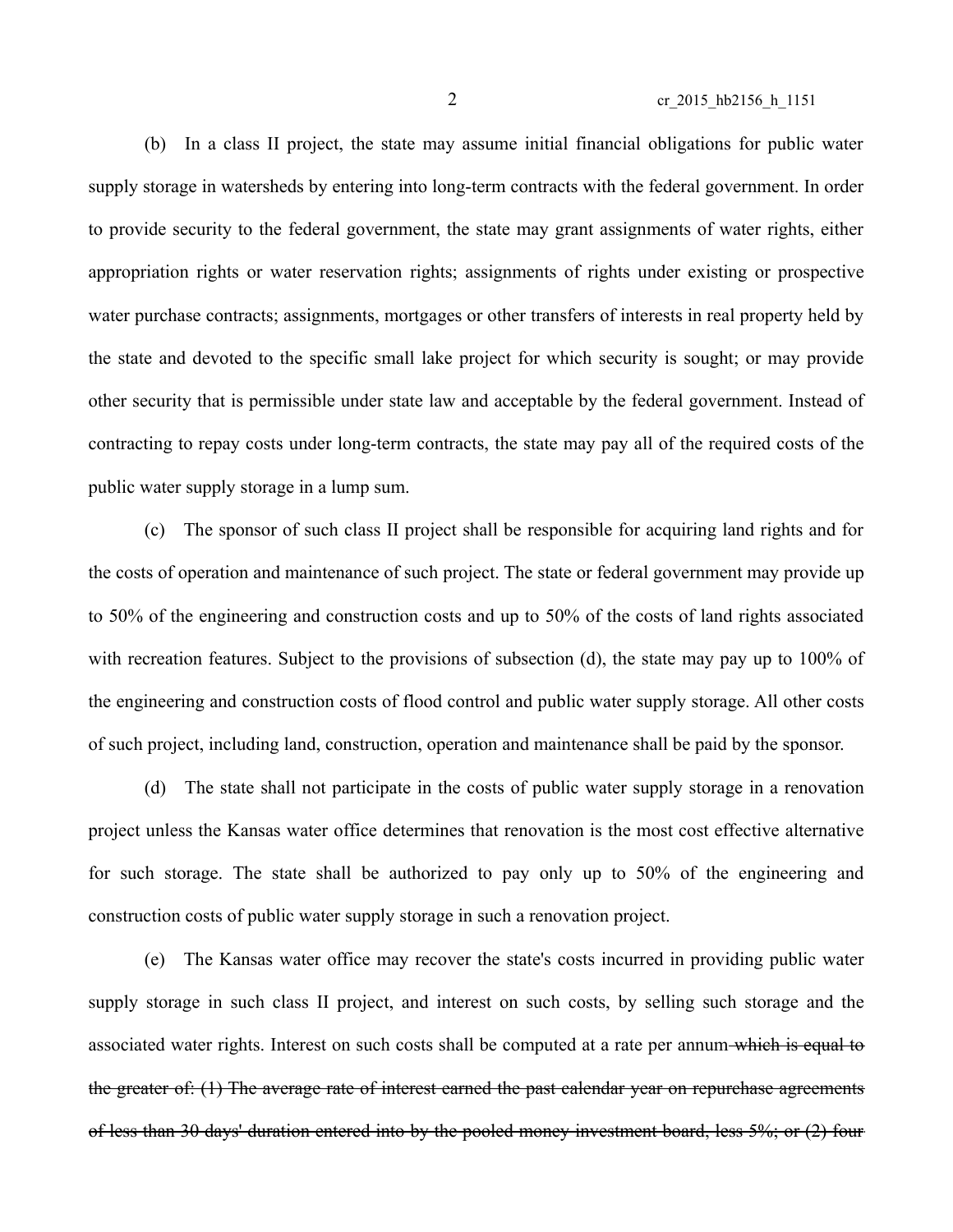## percent equal to the average of the monthly net earnings rate for the pooled money investment portfolio for the preceding calendar year.

Sec. 3. K.S.A. 2014 Supp. 82a-1606 is hereby amended to read as follows: 82a-1606. (a) The state may participate with a sponsor in the development, construction or renovation of a class III multipurpose small lake project if the sponsor has a general plan which has been submitted to and approved by the chief engineer in the manner provided by K.S.A. 24-1213 and 24-1214, and amendments thereto. If public water supply storage is included in the project, the sponsor of such class III project shall pay for 100% of the costs associated with the public water supply storage portion of such project unless the Kansas water office determines that additional public water supply storage shall be needed in that area of the state within 20 years from the time such project is to be completed and a sponsor is not available to finance 100% of the costs associated with the public water supply storage, the state may participate in the future use public water supply storage costs of the project. If the state participates in the public water supply storage costs, the Kansas water office shall apply for a water appropriation right sufficient to insure a dependable yield from public water supply storage. The Kansas water office shall be exempt from all applicable fees imposed pursuant to K.S.A. 82a-701 et seq., and amendments thereto, for such applications. The Kansas water office shall have authority to adopt rules and regulations relative to the inclusion of public water supply storage in proposed projects under this act and the disposition of state-owned water rights and associated public water supply storage space in such projects.

(b) The sponsor of such class III project shall be responsible for acquiring land rights and for the costs of operation and maintenance of the project. The state may provide up to 50% of the engineering and construction costs and up to 50% of the costs of land rights associated with recreation features. Subject to the provisions of subsection (c), the state may pay up to 100% of the engineering and construction costs of flood control storage and public water supply storage. All other costs of such